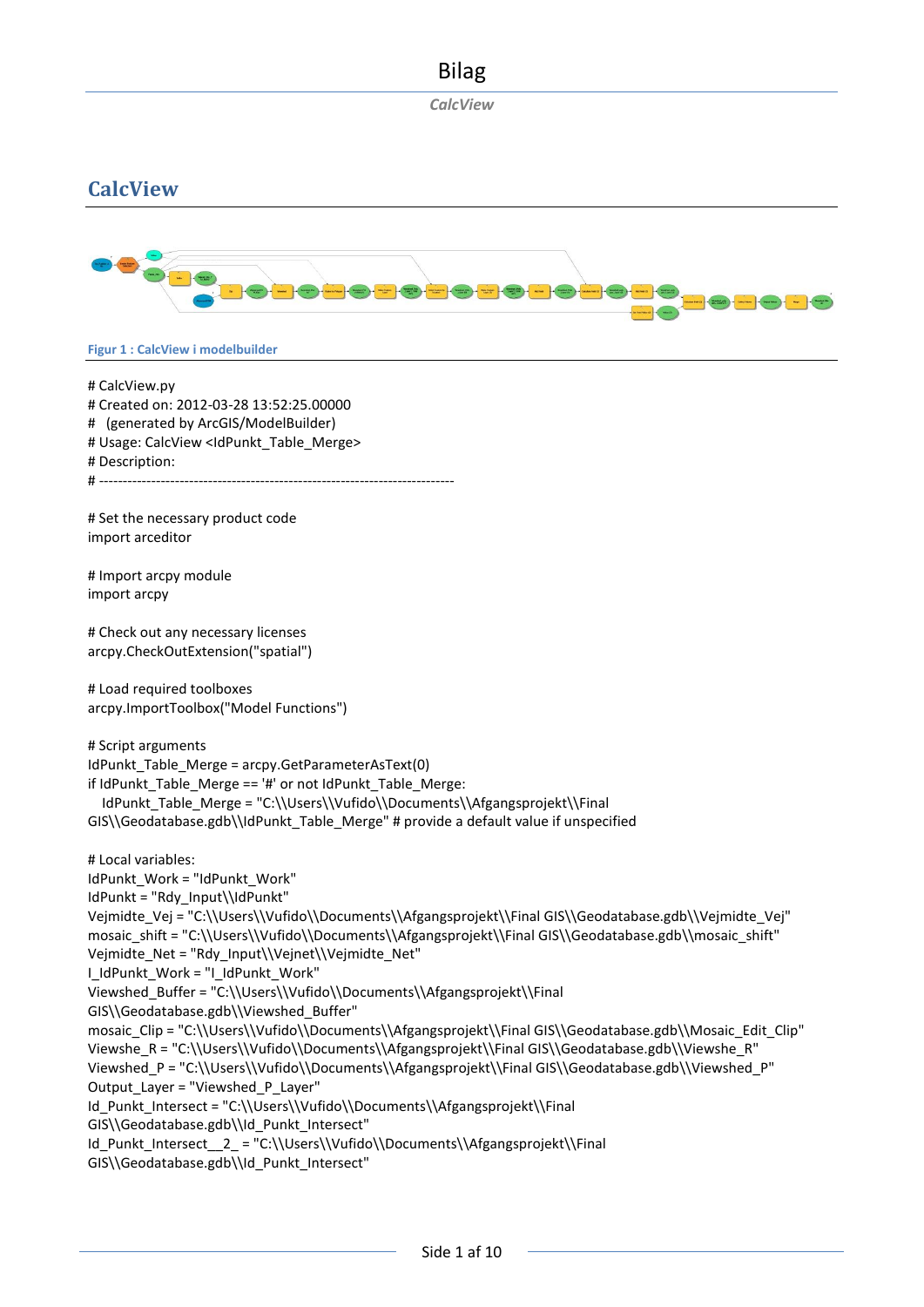#### *CalcView*

IdPunkt\_2Pkt\_Value\_="C:\\Users\\Vufido\\Documents\\Afgangsprojekt\\Final GIS\\Geodatabase.gdb\\IdPunkt\_2Pkt\_%Value%" IdPunkt\_2Pkt\_Value\_\_\_4\_ = "C:\\Users\\Vufido\\Documents\\Afgangsprojekt\\Final GIS\\Geodatabase.gdb\\IdPunkt\_2Pkt\_%Value%" Value = "1" Output\_Values = "'C:\\Users\\Vufido\\Documents\\Afgangsprojekt\\Final GIS\\Geodatabase.gdb\\IdPunkt\_2Pkt\_1'" Output\_Layer\_Name = "Rdy\_Input\\IdPunkt" # Process: Iterate Feature Selection arcpy.IterateFeatureSelection\_mb(IdPunkt\_Work, "", "false") # Process: Buffer arcpy.Buffer\_analysis(I\_IdPunkt\_Work, Viewshed\_Buffer, "460 Meters", "FULL", "ROUND", "LIST", "OBJECTID;OFFSETA;OFFSETB;RADIUS2") # Process: Clip arcpy.Clip\_management(mosaic\_shift, "552133,031499999 6319191,54000001 561642,9156 6327000,16430001", mosaic\_Clip, Viewshed\_Buffer, "", "NONE") # Process: Viewshed arcpy.gp.Viewshed\_sa(mosaic\_Clip, I\_IdPunkt\_Work, Viewshe\_R, "1", "FLAT\_EARTH", "") # Process: Raster to Polygon arcpy.RasterToPolygon\_conversion(Viewshe\_R, Viewshed\_P, "SIMPLIFY", "VALUE") # Process: Make Feature Layer arcpy.MakeFeatureLayer\_management(Viewshed\_P, Output\_Layer, "", "", "Shape Shape VISIBLE NONE;OBJECTID OBJECTID VISIBLE NONE;Shape\_Length Shape\_Length VISIBLE NONE;Shape\_Area Shape\_Area VISIBLE NONE;ID ID VISIBLE NONE;GRIDCODE GRIDCODE VISIBLE NONE") # Process: Select Layer By Location arcpy.SelectLayerByLocation\_management(Output\_Layer, "INTERSECT", I\_IdPunkt\_Work, "", "NEW\_SELECTION") # Process: Intersect arcpy.Intersect\_analysis("Viewshed\_P\_Layer #:Rdy\_Input\\Veinet\\Veimidte\_Net #", Id\_Punkt\_Intersect, "ONLY\_FID", "", "POINT") # Process: Snap arcpy.Snap\_edit(Id\_Punkt\_Intersect, "'C:\\Users\\Vufido\\Documents\\Afgangsprojekt\\Final GIS\\Geodatabase.gdb\\Vejmidte\_Vej' VERTEX '3 Meters'") # Process: Select Layer By Location (2) arcpy.SelectLayerByLocation\_management(IdPunkt, "INTERSECT", Id\_Punkt\_Intersect\_2\_, "", "NEW\_SELECTION") # Process: Get Field Value arcpy.GetFieldValue\_mb(I\_IdPunkt\_Work, "ID", "", "0") # Process: Copy Features arcpy.CopyFeatures\_management(Output\_Layer\_Name, IdPunkt\_2Pkt\_\_Value\_, "", "0", "0", "0") # Process: Add Field arcpy.AddField\_management(IdPunkt\_2Pkt\_\_Value\_, "ID\_FROM", "LONG", "", "", "", "", "NULLABLE", "NON\_REQUIRED", "")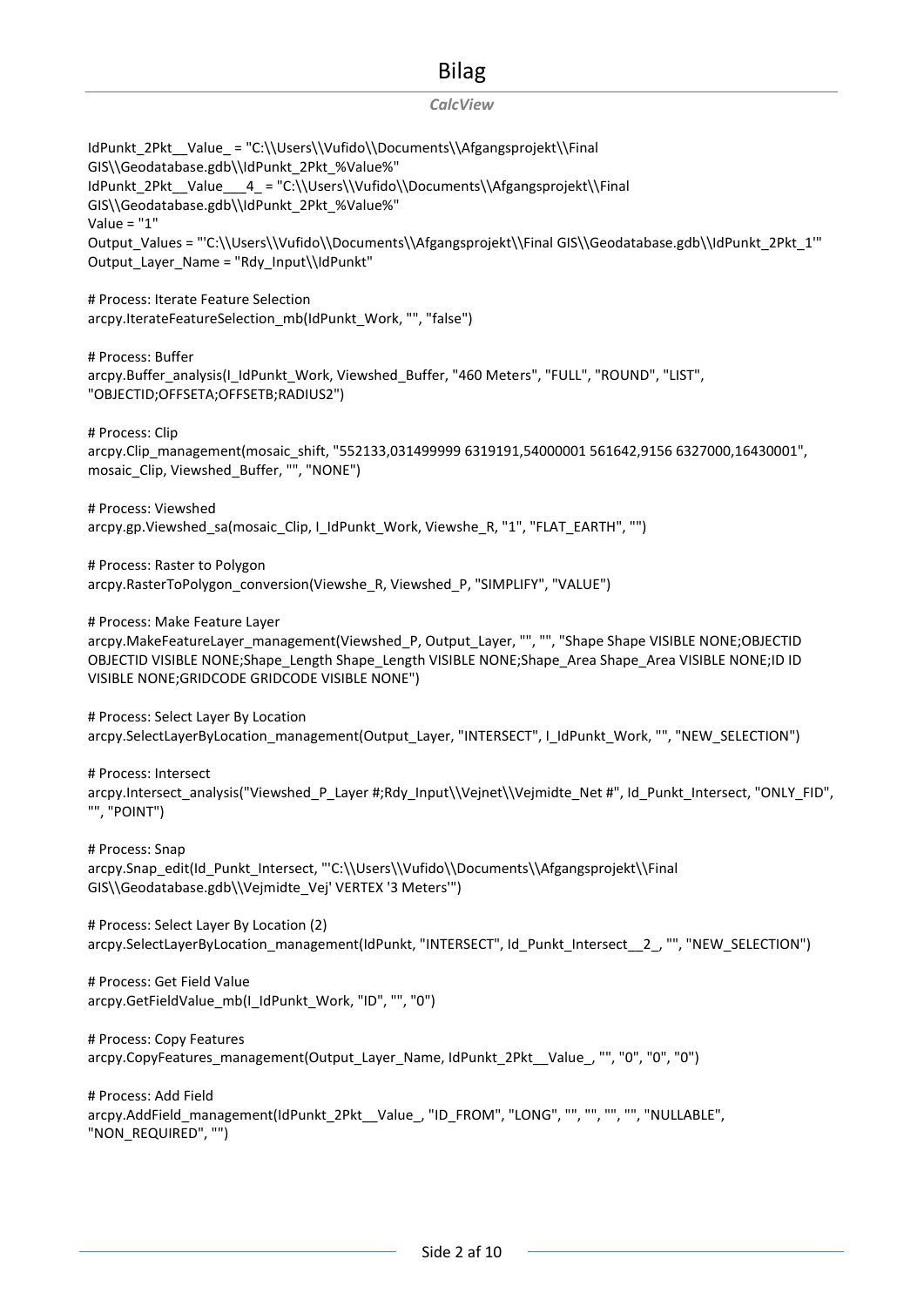#### *CalcView*

# Process: Calculate Field arcpy.CalculateField\_management(IdPunkt\_2Pkt\_Value\_\_4\_, "ID\_FROM", Value, "VB", "")

# Process: Collect Values arcpy.CollectValues\_mb("'C:\\Users\\Vufido\\Documents\\Afgangsprojekt\\Final GIS\\Geodatabase.gdb\\IdPunkt\_2Pkt\_%Value%'")

# Process: Merge

arcpy.Merge\_management(Output\_Values, IdPunkt\_Table\_Merge, "FEAT\_ID \"FEAT\_ID\" true true false 8 Double 0 0 ,First,#,C:\\Users\\Vufido\\Documents\\Afgangsprojekt\\Final GIS\\Geodatabase.gdb\\IdPunkt\_2Pkt\_1,FEAT\_ID,-1,- 1;FOTFEAT\_ID \"FOTFEAT\_ID\" true true false 8 Double 0 0 ,First,#,C:\\Users\\Vufido\\Documents\\Afgangsprojekt\\Final GIS\\Geodatabase.gdb\\IdPunkt\_2Pkt\_1,FOTFEAT\_ID,- 1,-1;ID \"ID\" true true false 4 Long 0 0 ,First,#,C:\\Users\\Vufido\\Documents\\Afgangsprojekt\\Final GIS\\Geodatabase.gdb\\IdPunkt\_2Pkt\_1,ID,-1,-1;OFFSETA \"OFFSETA\" true true false 4 Long 0 0 ,First,#,C:\\Users\\Vufido\\Documents\\Afgangsprojekt\\Final GIS\\Geodatabase.gdb\\IdPunkt\_2Pkt\_1,OFFSETA,-1,- 1;OFFSETB \"OFFSETB\" true true false 8 Double 0 0 ,First,#,C:\\Users\\Vufido\\Documents\\Afgangsprojekt\\Final GIS\\Geodatabase.gdb\\IdPunkt\_2Pkt\_1,OFFSETB,-1,-1;RADIUS2 \"RADIUS2\" true true false 4 Long 0 0 ,First,#,C:\\Users\\Vufido\\Documents\\Afgangsprojekt\\Final GIS\\Geodatabase.gdb\\IdPunkt\_2Pkt\_1,RADIUS2,-1,- 1;ID\_FROM \"ID\_FROM\" true true false 0 Long 0 0 ,First,#,C:\\Users\\Vufido\\Documents\\Afgangsprojekt\\Final GIS\\Geodatabase.gdb\\IdPunkt\_2Pkt\_1,ID\_FROM,-1,-1")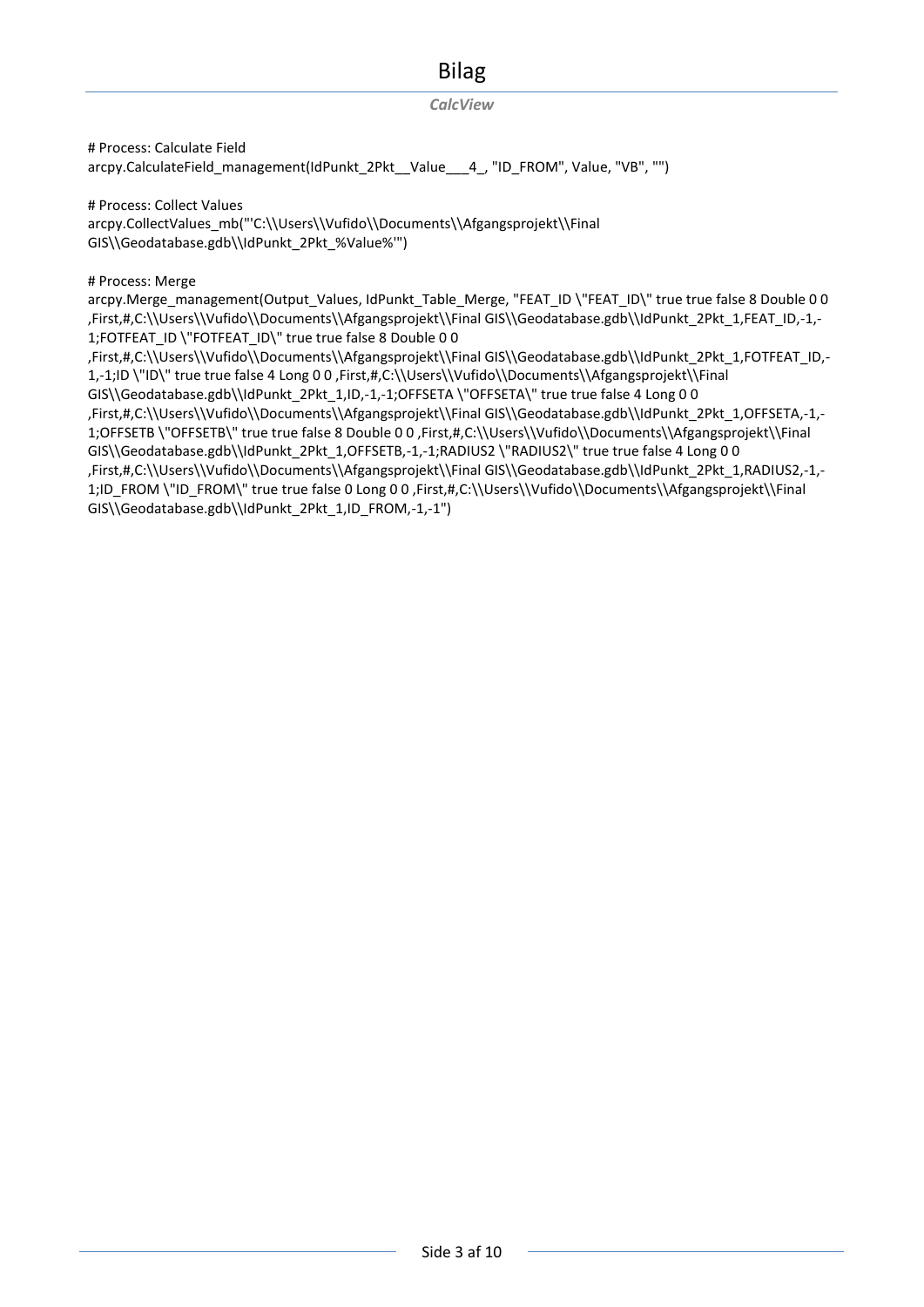*CalcRoute*

## **CalcRoute**



**Figur 2 : CalcRoute i modelbuilder**

# --------------------------------------------------------------------------- # CalcRoute.py # Created on: 2012-03-28 13:52:49.00000 # (generated by ArcGIS/ModelBuilder) # Usage: CalcRoute <IdPunkt\_Table\_Merge> <IdPunkt\_Work> <Path\_Merge\_2\_> # Description: # --------------------------------------------------------------------------- # Import arcpy module import arcpy

# Check out any necessary licenses arcpy.CheckOutExtension("Network")

# Load required toolboxes arcpy.ImportToolbox("Model Functions")

# Script arguments IdPunkt\_Table\_Merge = arcpy.GetParameterAsText(0) if IdPunkt Table Merge == '#' or not IdPunkt Table Merge: IdPunkt\_Table\_Merge = "C:\\Users\\Vufido\\Documents\\Afgangsprojekt\\Final GIS\\Geodatabase.gdb\\IdPunkt\_Table\_Merge" # provide a default value if unspecified

IdPunkt\_Work = arcpy.GetParameterAsText(1)

if IdPunkt\_Work == '#' or not IdPunkt\_Work: IdPunkt\_Work = "C:\\Users\\Vufido\\Documents\\Afgangsprojekt\\Final GIS\\Geodatabase.gdb\\IdPunkt\_Work" # provide a default value if unspecified

Path\_Merge\_\_2\_ = arcpy.GetParameterAsText(2) if Path\_Merge\_\_2\_ == '#' or not Path\_Merge\_\_2\_: Path\_Merge\_2\_ = "C:\\Users\\Vufido\\Documents\\Afgangsprojekt\\Final GIS\\Geodatabase.gdb\\Path\_Merge" # provide a default value if unspecified

# Local variables:

Veinet\_ND = "C:\\Users\\Vufido\\Documents\\Afgangsprojekt\\Final GIS\\Geodatabase.gdb\\Vejnet\\Veinet\_ND" I Clip Vejkort Dangles Merge OBJECTID = IdPunkt Table Merge Value 2 = I Clip Vejkort Dangles Merge OBJECTID IdPunkt\_Work\_Layer = Value\_2 Vejkort\_Clip\_Pkt\_Merge\_shp = IdPunkt\_Work\_Layer Rute  $4$  = Vejkort Clip Pkt Merge shp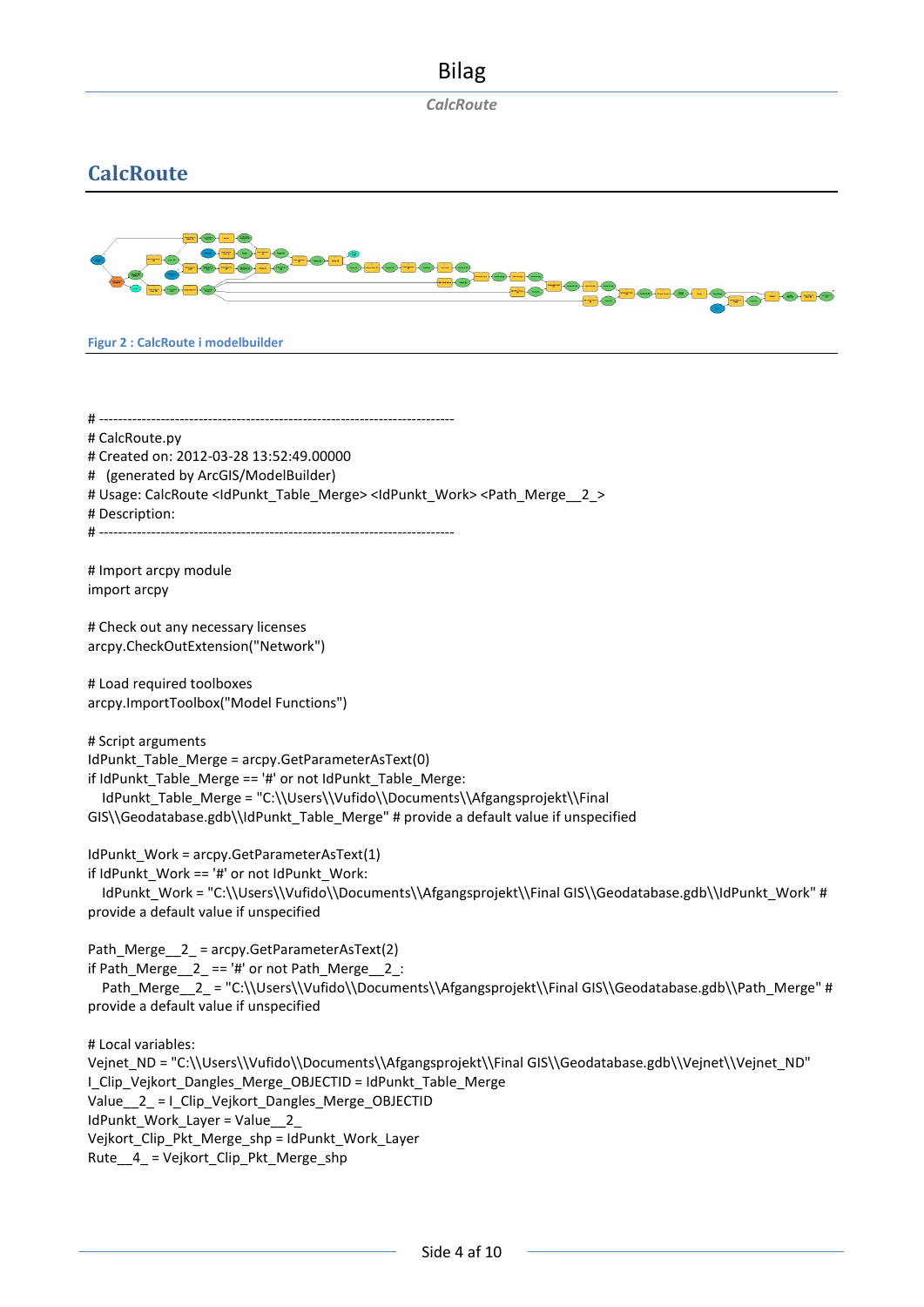*CalcRoute*

Rute  $3$  = Rute 4 Rute  $5 =$  Rute  $3$ Routes  $2 =$  Rute 5 Path\_shp = Routes\_2\_ Path $_3$  = Path\_shp Path  $_2$  = Path  $_3$ Path $\_4$  = Path $\_2$ Solve succeeded  $2$  = Rute  $3$ Value 3 = IdPunkt Work Layer Output Layer 2 = I Clip Vejkort Dangles Merge OBJECTID Value 4 = I Clip Vejkort Dangles Merge OBJECTID Value = IdPunkt\_Table\_Merge IdPunkt\_Table\_Merge\_Layer2 = IdPunkt\_Table\_Merge Path\_Merge = "C:\\Users\\Vufido\\Documents\\Afgangsprojekt\\Final GIS\\Geodatabase.gdb\\Path\_Merge" Rute = "Rute" # Process: Make Route Layer (2) arcpy.MakeRouteLayer\_na(Vejnet\_ND, "Rute", "Afstand", "USE\_INPUT\_ORDER", "PRESERVE\_BOTH", "NO\_TIMEWINDOWS", "", "ALLOW\_UTURNS", "", "NO\_HIERARCHY", "", "TRUE\_LINES\_WITH\_MEASURES", "") # Process: Iterate Feature Selection arcpy.IterateFeatureSelection\_mb(IdPunkt\_Table\_Merge, "OBJECTID #", "false") # Process: Get Field Value arcpy.GetFieldValue\_mb(I\_Clip\_Vejkort\_Dangles\_Merge\_OBJECTID, "ID\_FROM", "", "0") # Process: Make Feature Layer arcpy.MakeFeatureLayer\_management(IdPunkt\_Work, IdPunkt\_Work\_Layer, "\"ID\" =%Value (2)%", "", "OBJECTID OBJECTID VISIBLE NONE; Shape Shape VISIBLE NONE; FEAT\_ID FEAT\_ID VISIBLE NONE; FOTFEAT\_ID FOTFEAT\_ID VISIBLE NONE;ID ID VISIBLE NONE;OFFSETA OFFSETA VISIBLE NONE;OFFSETB OFFSETB VISIBLE NONE;RADIUS2 RADIUS2 VISIBLE NONE") # Process: Get Field Value (3) arcpy.GetFieldValue\_mb(I\_Clip\_Vejkort\_Dangles\_Merge\_OBJECTID, "ID", "", "0") # Process: Make Feature Layer (3) arcpy.MakeFeatureLayer\_management(I\_Clip\_Vejkort\_Dangles\_Merge\_OBJECTID, Output\_Layer\_2\_, "", "", "OBJECTID OBJECTID VISIBLE NONE;Shape Shape VISIBLE NONE;FEAT\_ID FEAT\_ID VISIBLE NONE;FOTFEAT\_ID FOTFEAT\_ID VISIBLE NONE;ID ID VISIBLE NONE;OFFSETA OFFSETA VISIBLE NONE;OFFSETB OFFSETB VISIBLE NONE;RADIUS2 RADIUS2 VISIBLE NONE;ID\_FROM ID\_FROM VISIBLE NONE") # Process: Merge arcpy.Merge\_management("IdPunkt\_Work\_Layer;IdPunkt\_Table\_Merge\_Layer", Vejkort\_Clip\_Pkt\_Merge\_shp, "FEAT\_ID \"FEAT\_ID\" true true false 8 Double 0 0 ,First,#,IdPunkt\_Work\_Layer,FEAT\_ID,-1,-1, IdPunkt\_Table\_Merge\_Layer,FEAT\_ID,-1,-1;FOTFEAT\_ID \"FOTFEAT\_ID\" true true false 8 Double 0 0 ,First,#,IdPunkt\_Work\_Layer,FOTFEAT\_ID,-1,-1,IdPunkt\_Table\_Merge\_Layer,FOTFEAT\_ID,-1,-1;ID \"ID\" true true false 4 Long 0 0 ,First,#,IdPunkt\_Work\_Layer,ID,-1,-1,IdPunkt\_Table\_Merge\_Layer,ID,-1,-1;OFFSETA \"OFFSETA\" true true false 4 Long 0 0 ,First,#,IdPunkt\_Work\_Layer,OFFSETA,-1,-1,IdPunkt\_Table\_Merge\_Layer,OFFSETA,-1,-1;OFFSETB \"OFFSETB\" true true false 8 Double 0 0 ,First,#,IdPunkt\_Work\_Layer,OFFSETB,-1,- 1,IdPunkt\_Table\_Merge\_Layer,OFFSETB,-1,-1;RADIUS2 \"RADIUS2\" true true false 4 Long 0 0 ,First,#,IdPunkt\_Work\_Layer,RADIUS2,-1,-1,IdPunkt\_Table\_Merge\_Layer,RADIUS2,-1,-1;ID\_FROM \"ID\_FROM\" true true false 4 Long 0 0 ,First,#,IdPunkt\_Table\_Merge\_Layer,ID\_FROM,-1,-1")

# Process: Add Locations (3)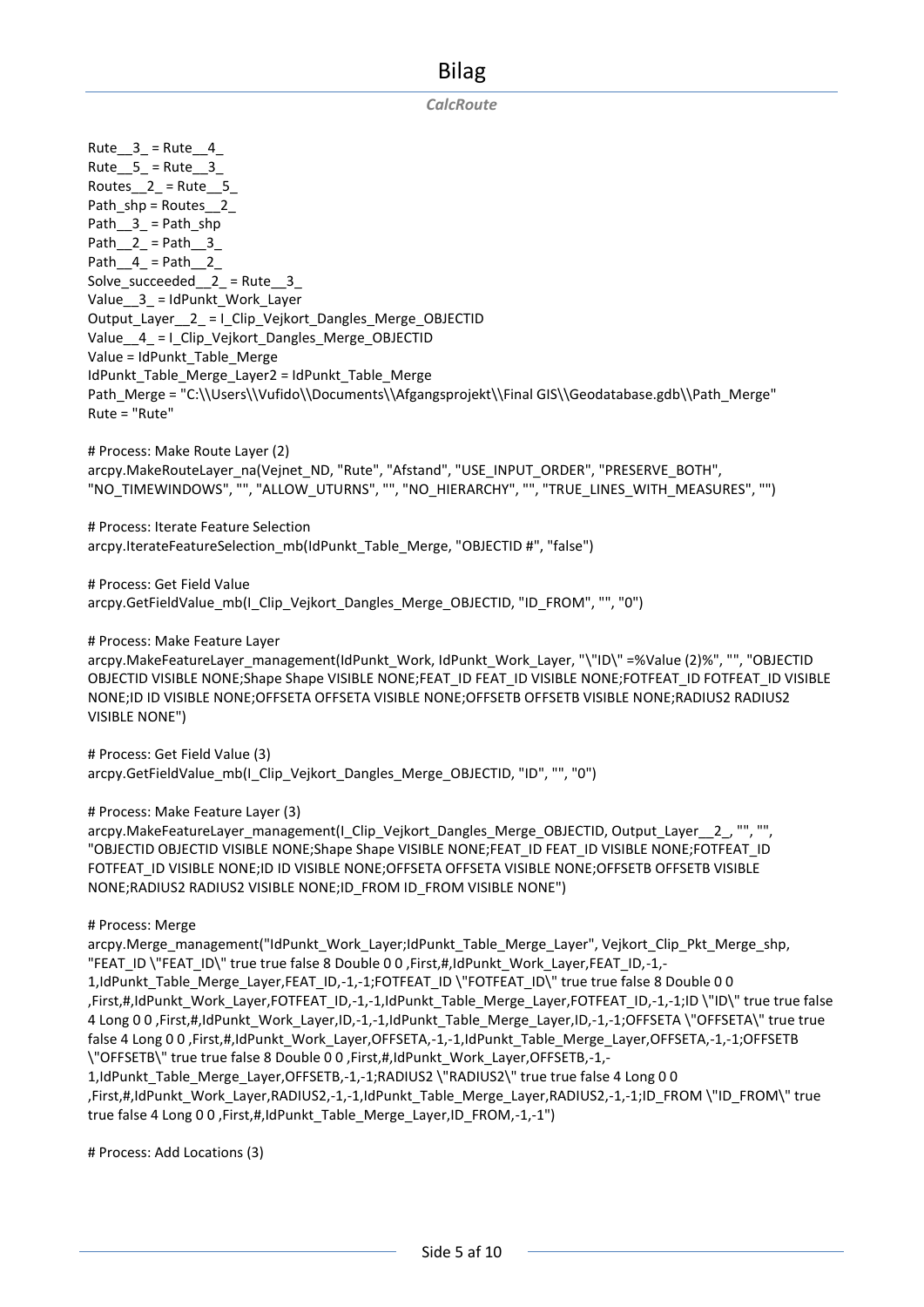#### *CalcRoute*

arcpy.AddLocations\_na(Rute, "Stops", Vejkort\_Clip\_Pkt\_Merge\_shp, "Name ID #;RouteName # #;TimeWindowStart # #;TimeWindowEnd # #;CurbApproach # 0;Attr\_DriveTime # 0;Attr\_Meters # 0;Attr\_PedestrianTime # 0;Attr\_Afstand # 0", "5000 Meters", "", "Vejnet\_ND\_Junctions NONE;Vejmidte\_Net SHAPE", "MATCH\_TO\_CLOSEST", "CLEAR", "SNAP", "5 Meters", "INCLUDE", "Vejnet\_ND\_Junctions #;Vejmidte\_Net #")

#### # Process: Make Feature Layer (4)

arcpy.MakeFeatureLayer\_management(IdPunkt\_Table\_Merge, IdPunkt\_Table\_Merge\_Layer2, "\"ID\_FROM\" = %Value (2)% AND \"ID\" <> %Value (4)% AND \"ID\" <> %Value (2)%", "", "OBJECTID OBJECTID VISIBLE NONE;Shape Shape VISIBLE NONE;FEAT\_ID FEAT\_ID VISIBLE NONE;FOTFEAT\_ID FOTFEAT\_ID VISIBLE NONE;ID ID VISIBLE NONE;OFFSETA OFFSETA VISIBLE NONE;OFFSETB OFFSETB VISIBLE NONE;RADIUS2 RADIUS2 VISIBLE NONE;ID\_FROM ID\_FROM VISIBLE NONE")

# Process: Add Locations

arcpy.AddLocations\_na(Rute\_4\_, "Point Barriers", IdPunkt\_Table\_Merge\_Layer2, "Name # #;CurbApproach # 0;FullEdge # 0;BarrierType # 0;Attr\_Afstand # 0", "5000 Meters", "", "Vejnet\_ND\_Junctions NONE;Vejmidte\_Net SHAPE", "MATCH\_TO\_CLOSEST", "CLEAR", "SNAP", "5 Meters", "INCLUDE", "Vejnet\_ND\_Junctions #;Vejmidte\_Net #")

# Process: Solve (2) arcpy.Solve\_na(Rute\_3\_, "SKIP", "CONTINUE")

# Process: Get Field Value (2) arcpy.GetFieldValue\_mb(IdPunkt\_Work\_Layer, "ID", "String", "0")

# Process: Select Data (2) arcpy.SelectData\_management(Rute\_\_5\_, "Routes")

# Process: Copy Features (2) arcpy.CopyFeatures\_management(Routes\_\_2\_, Path\_shp, "", "0", "0", "0")

# Process: Calculate Field arcpy.CalculateField\_management(Path\_shp, "Name", Value\_\_2\_, "VB", "")

# Process: Add Field arcpy.AddField\_management(Path\_3\_, "To", "LONG", "", "", "", "", "NON\_NULLABLE", "NON\_REQUIRED", "")

# Process: Calculate Field (2) arcpy.CalculateField\_management(Path\_2\_, "To", Value\_4\_, "VB", "")

# Process: Append arcpy.Append\_management("'C:\\Users\\Vufido\\Documents\\Afgangsprojekt\\Final GIS\\Ruteberegn\\Path.shp'", Path\_Merge, "TEST", "", "")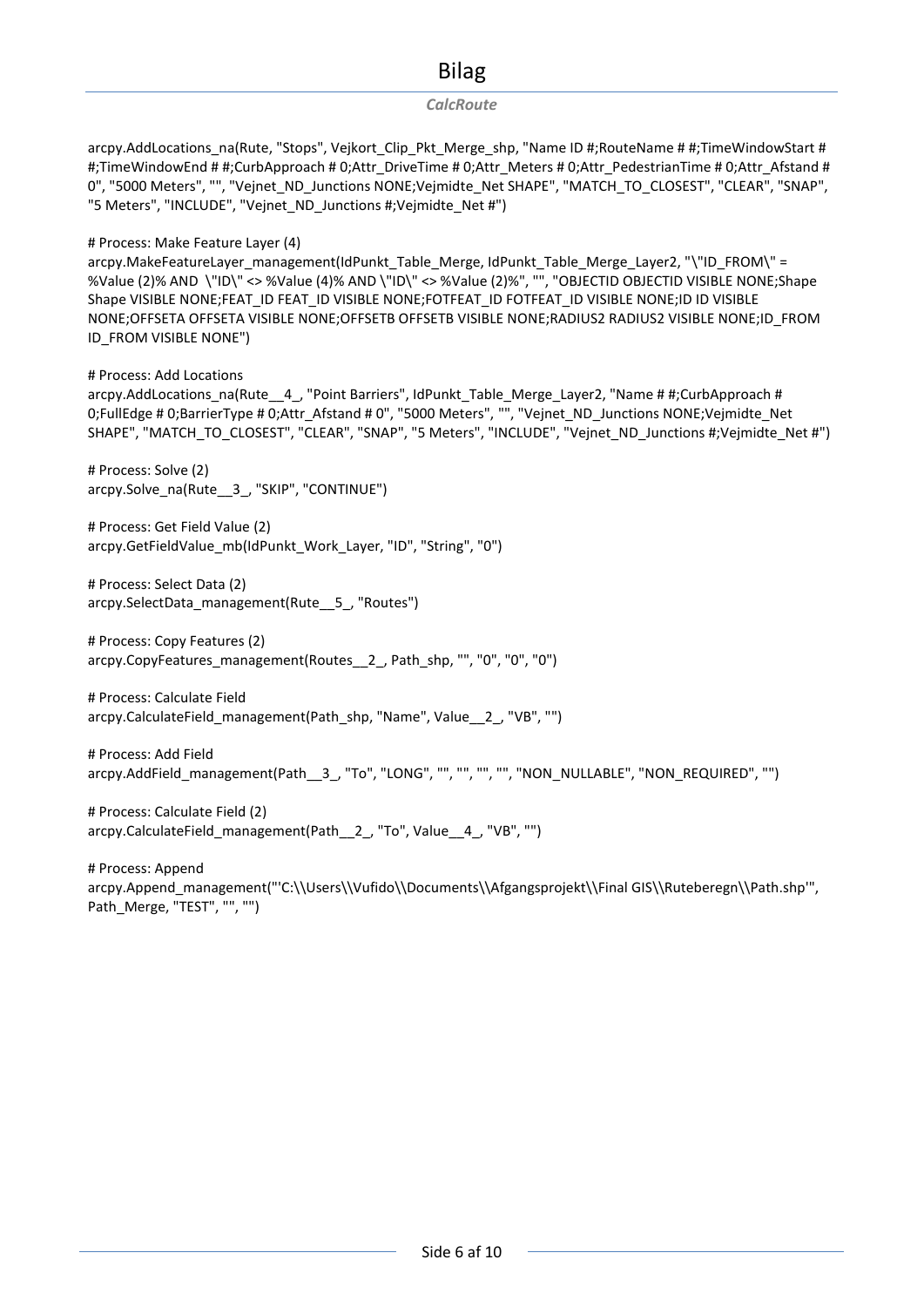*CalcSpeed*

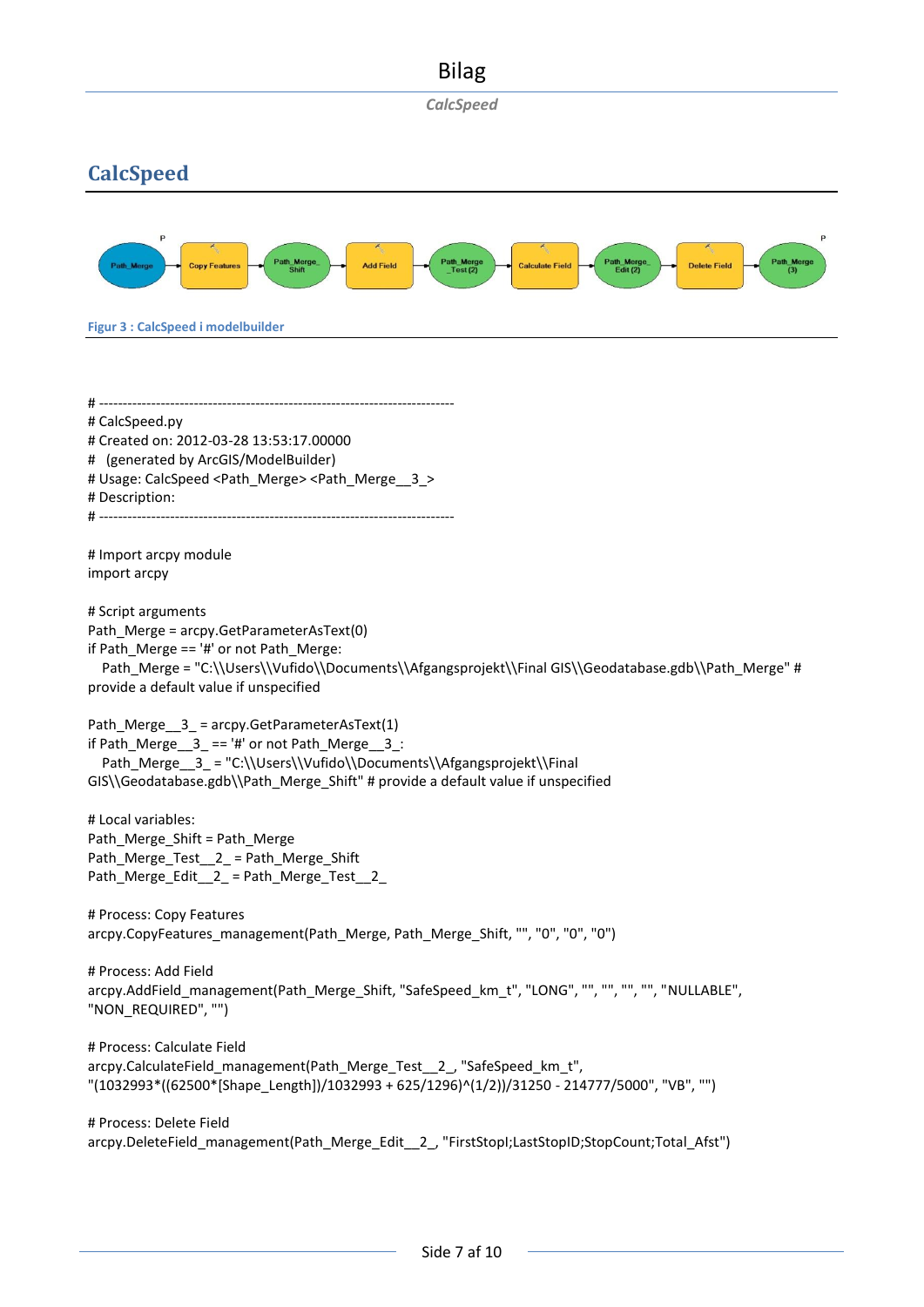# **Hastighed\_begge**

| clc                                                                                         |
|---------------------------------------------------------------------------------------------|
| close all                                                                                   |
| clear all                                                                                   |
|                                                                                             |
| %%%%%%%%%                                                                                   |
| % Beregner hastighed jf. Forudsætninger for geometrisk udformning.                          |
| %%%%%%%%%                                                                                   |
| % Definere symbolske værdier                                                                |
| syms V positive                                                                             |
| syms Tr Lr Lb Ls Vplus g Ub s                                                               |
| % Opsætter formel for standselængde                                                         |
|                                                                                             |
| % Opsætter formel for reaktionslængde og bremselængde                                       |
| Lr=((V+Vplus)*Tr)/3.6; % Forudsætninger for geometrisk udformning, formel 6.3.1             |
| Lb=(V+Vplus)^2/(2*g*(Ub+s)*3.6^2); % Forudsætninger for geometrisk udformning, formel 6.3.1 |
|                                                                                             |
| % Definerer konstanter                                                                      |
|                                                                                             |
|                                                                                             |
|                                                                                             |
|                                                                                             |
| udformning, figur 6.1)                                                                      |
|                                                                                             |
| % Omskriver formel for standselængde og isolere indgangshastigheden                         |
|                                                                                             |
|                                                                                             |
|                                                                                             |
| F=solve(subs(F),V); % Omskrivning: V(Ls) istedet for Ls(V)                                  |
|                                                                                             |
|                                                                                             |
| %%%%%%%%%                                                                                   |
| % Beregner hastighed jf. Detailforskrifter for køretøjer.                                   |
| %%%%%%%%%                                                                                   |
| % Definere symbolske værdier<br>syms Acc                                                    |
| syms A_koer A_start t V_ind V_stop V_ud A_stop positive                                     |
|                                                                                             |
| % Opsætter formel for kørt afstand med uændret fart                                         |
| A_koer=A_start+V_ind*t; %  Physics for Scientist and Engineers 7E, formel 2.7               |
|                                                                                             |
| % Definere konstanter                                                                       |
|                                                                                             |
|                                                                                             |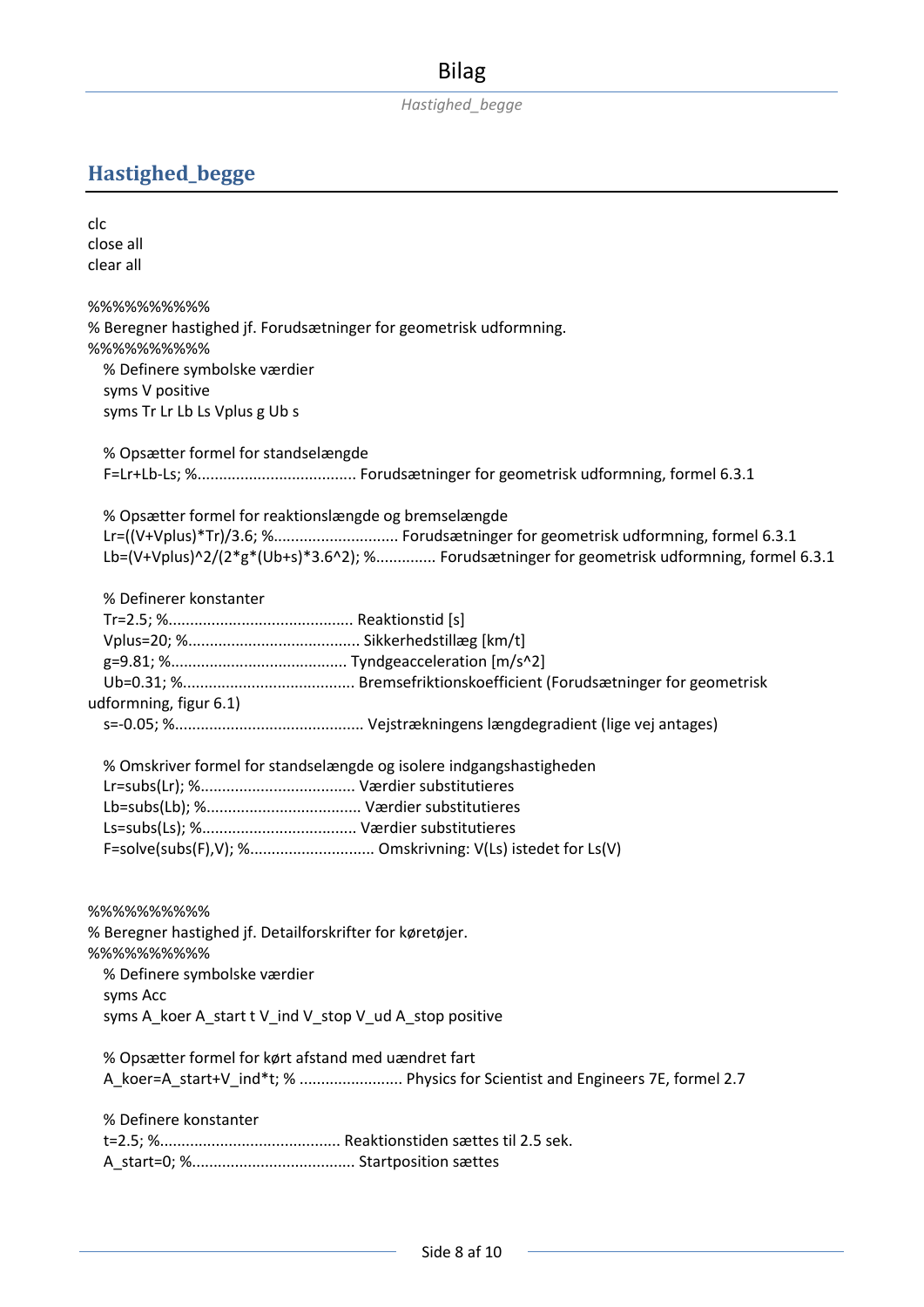*Hastighed\_begge*

A\_koer=subs(A\_koer); %............................ Værdier substitutieres

 % Opsætter formel for hastighed efter acceleration F1=V\_ind^2+2\*Acc\*(A\_stop-A\_koer)-V\_stop^2; %...... Physics for Scientist and Engineers 7E, formel 2.17 V\_stop=0; %....................................... Udgangshastigheden sættes til 0 m/s. Acc=-5.8; %....................................... Accelerationen sættes til -5.8 m/s^2. % Omskriver formel så hastigheden udtrykkes ved standselængden F1=subs(F1); %.................................... Værdier substitutieres V ind ms=solve(F1,V ind); %......................... Indgangshastigheden V ind [m/s] isoleres V\_ind\_kmt=((60\*60)/1000)\*V\_ind\_ms; %.............. V\_ind omregnes til [km/t] V\_stop\_kmt=subs(V\_ind\_kmt); %%%%%%%%%% % Spørger om input og udskriver resultater %%%%%%%%%% Ls = input('Indtast synslængde langs vejen i meter = '); A\_stop=Ls; disp('------------------------------------------------'); disp('Sikker hastighed jf. : ');

 disp(['-Forudsætninger for geometrisk udformning. = ',int2str(subs(F,Ls)),' km/t']); disp(['-Detailforskrifter for køretøjer. = ',int2str(subs(V\_stop\_kmt)),' km/t']);